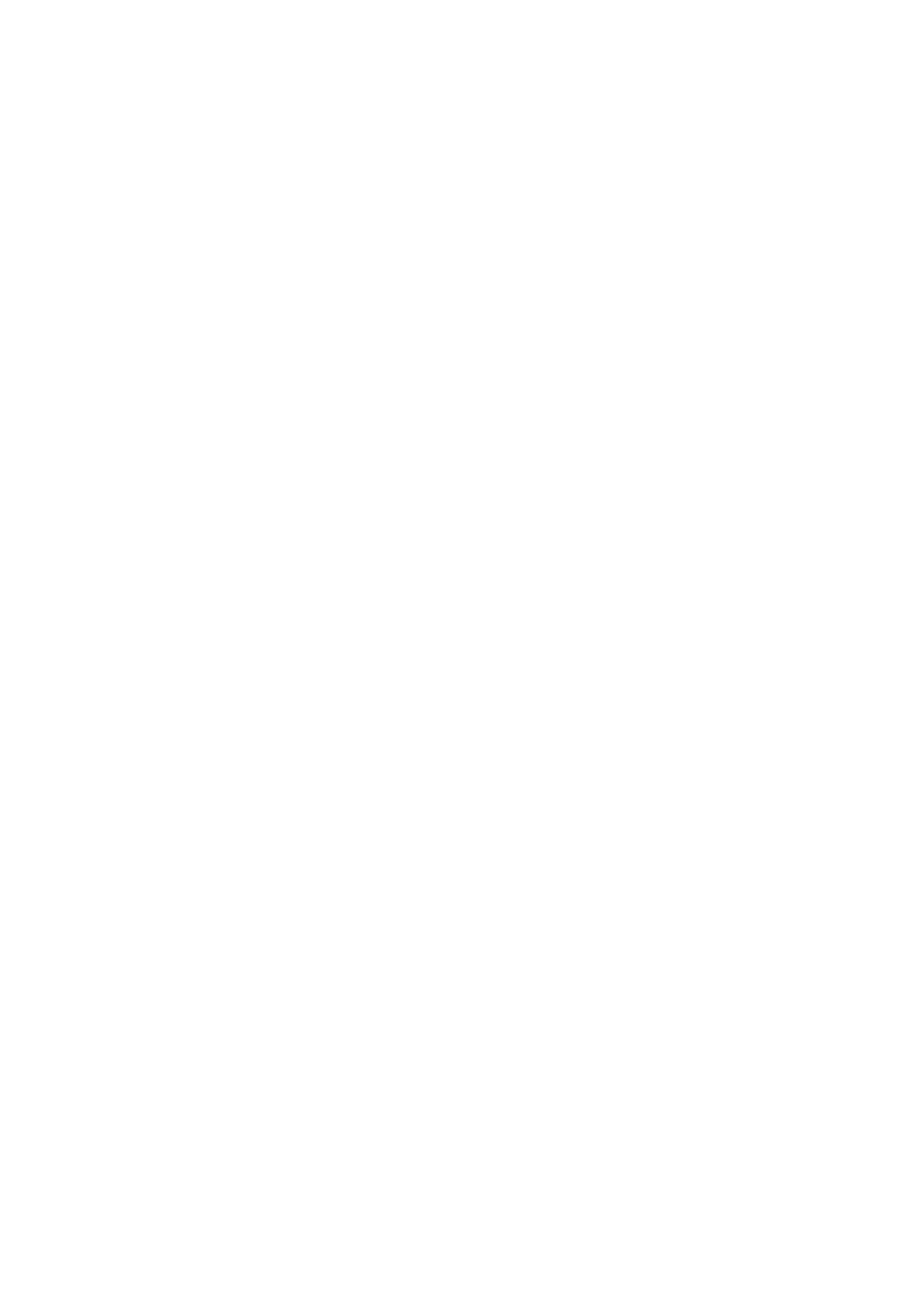

## Corrigendum to EN 60601-1-8:2007

English version

 $\frac{1}{2}$  ,  $\frac{1}{2}$  ,  $\frac{1}{2}$  ,  $\frac{1}{2}$  ,  $\frac{1}{2}$  ,  $\frac{1}{2}$  ,  $\frac{1}{2}$ 

**Foreword** 

Add a DOW of 2012-06-01

Delete the sentences:

However, EN 60601-1-8:2004 remains valid until all the parts 2 that are used in conjunction with it have been withdrawn. No date of withdrawal of conflicting national standards (dow) has therefore been fixed. However, when Part 1-8 is used for appliances not covered by a part 2, EN 60601-1-8:2004 is not to be used after 2009-09-12.

 $\overline{\phantom{a}}$ 

March 2010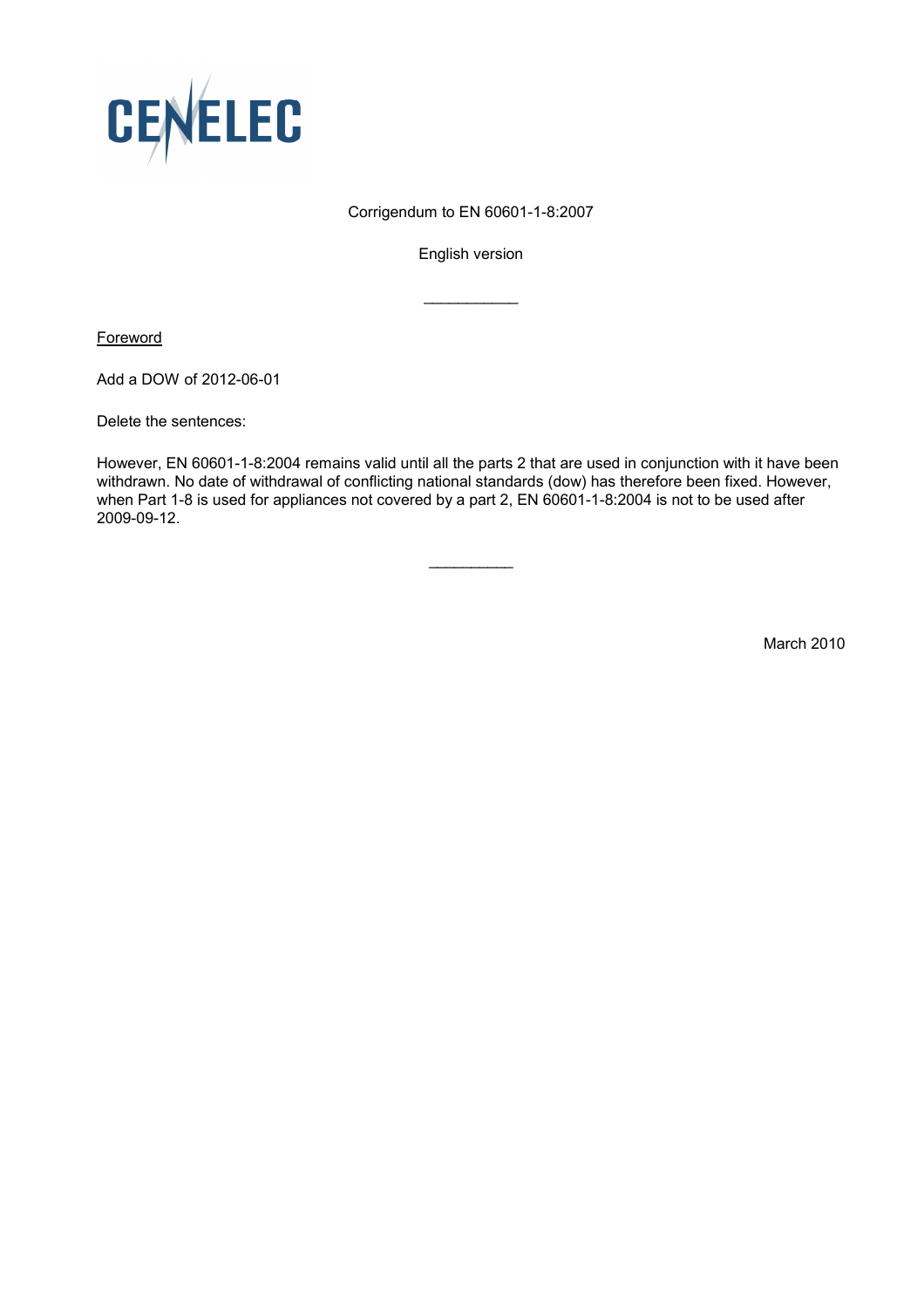

## Corrigendum à la EN 60601-1-8:2007

Version française

 $\frac{1}{2}$  ,  $\frac{1}{2}$  ,  $\frac{1}{2}$  ,  $\frac{1}{2}$  ,  $\frac{1}{2}$  ,  $\frac{1}{2}$  ,  $\frac{1}{2}$ 

Avant-propos

Ajouter pour DOW le 2012-06-01.

Supprimer les phrases:

Toutefois, la EN 60601-1-8:2004 reste valable jusqu'à l'annulation de toutes les parties 2 qui sont utilisées conjointement avec elle. En conséquence, aucune date de retrait des normes nationales conflictuelles (dow) n'a été fixée. Toutefois, lorsque la Partie 1-8 est utilisée pour des appareils non couverts par une partie 2, la EN 60601-1-8:2004 ne doit pas être utilisée après le 2009-09-12.

 $\overline{\phantom{a}}$ 

Mars 2010